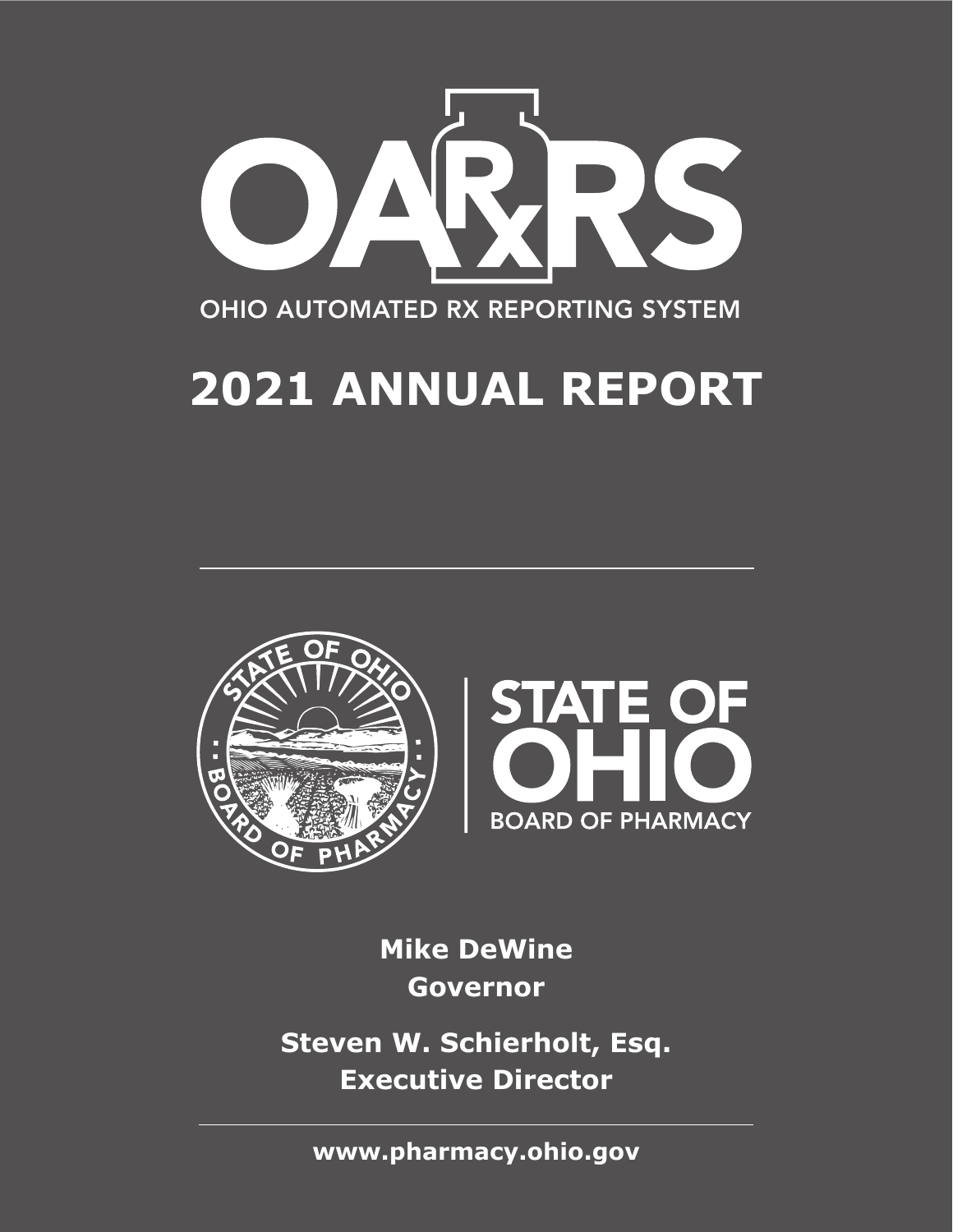

### **What is OARRS?**

To address the growing misuse and diversion of prescription drugs, the Ohio General Assembly adopted legislation in 2004 authorizing the State of Ohio Board of Pharmacy to create a Prescription Drug Monitoring Program (PDMP), known as the Ohio Automated Rx Reporting System (OARRS). Established in 2006, OARRS collects information on all outpatient prescriptions for controlled substances and two non-controlled substances (gabapentin and naltrexone) dispensed by Ohio-licensed pharmacies and personally furnished by Ohio prescribers. This data is reported every 24 hours and is maintained in a secure database. Drug wholesalers and manufacturers are also required to submit information monthly on all controlled substances and gabapentin sold to an Ohio licensed pharmacy or prescriber.

OARRS serves multiple functions, including: patient care tool; drug epidemic early warning system; and drug diversion and insurance fraud investigative tool. As the only statewide electronic database that stores all controlled substance dispensing and personal furnishing information, OARRS helps prescribers and pharmacists avoid potentially life-threatening drug interactions as well as identify individuals fraudulently obtaining controlled substances from multiple healthcare providers, a practice commonly referred to as "doctor shopping."

It can also be used by professional licensing boards to identify or investigate clinicians with patterns of inappropriate prescribing and dispensing, assist law enforcement in cases of controlled substance diversion, provide drug court judges and court personnel with critical information regarding a participant's use of controlled substance medications, and provide hospital peer review committees information on a prescriber who is subject to the committee's evaluation, supervision, or discipline.

To learn more about OARRS, please visit: www.pharmacy.ohio.gov/oarrs.

### **Submission of this Report**

Pursuant to section 4729.85 of the Revised Code, the State of Ohio Board of Pharmacy respectfully submits the following report on opioid pain relievers and other controlled substances dispensed by Ohio pharmacies or personally furnished by prescribers. This report will be disseminated to the Governor, the President of the Senate, the Speaker of the House of Representatives, the Attorney General, the chairpersons of the standing committees of the House of Representatives and the Senate that are primarily responsible for considering health and human services issues, the Department of Public Safety, the State Dental Board, the Board of Nursing, the State Vision Professionals Board, the State Medical Board, and the State Veterinary Medical Licensing Board.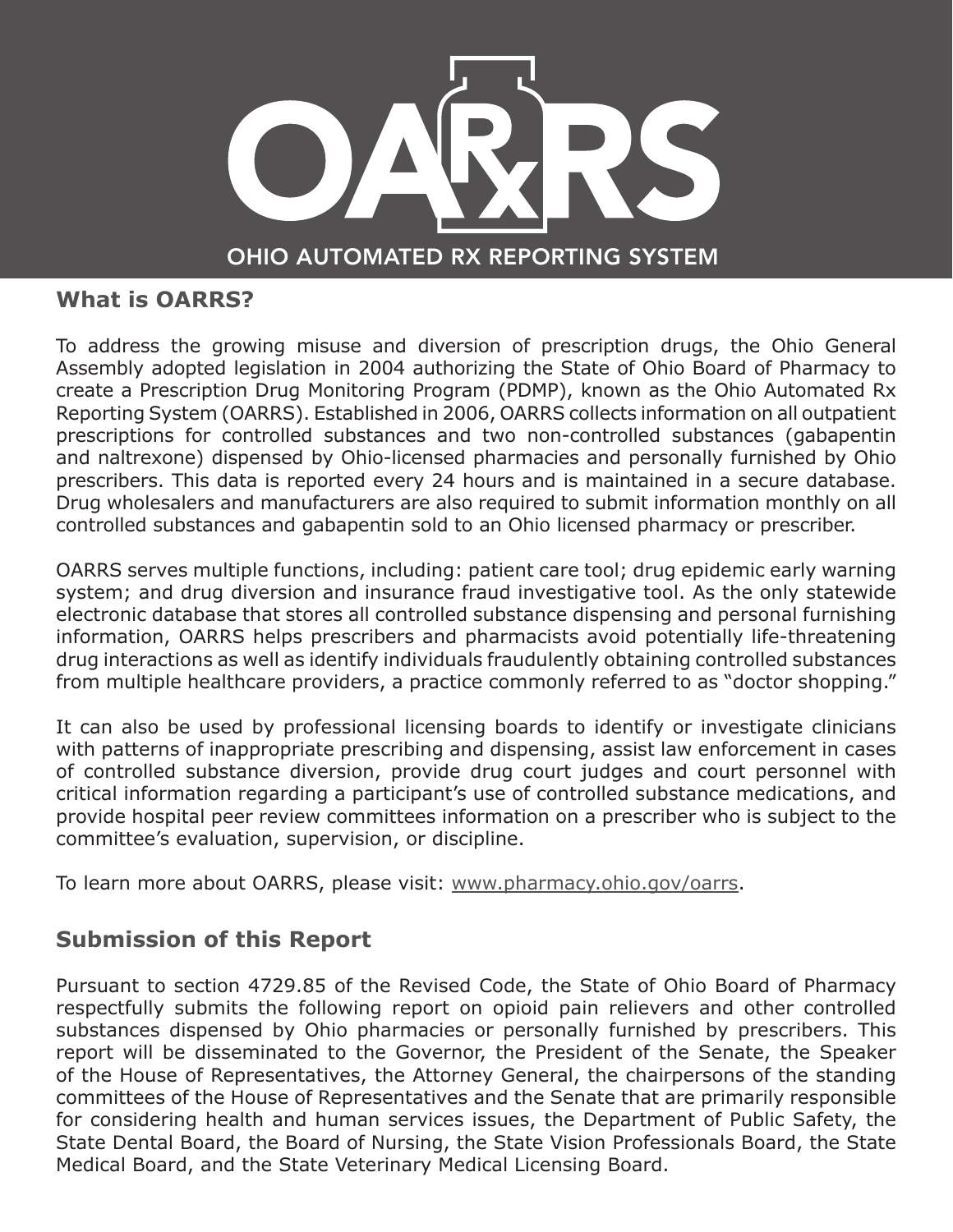

Dear Governor DeWine and Members of the Ohio General Assembly,

On behalf of the members of the State of Ohio Board of Pharmacy, I am pleased to provide the 2021 Ohio Automated Rx Reporting System (OARRS) Annual Report. This report demonstrates the effectiveness of Ohio's comprehensive efforts to promote the safe and responsible prescribing of opioids and benzodiazepines.

OARRS serves as an indispensable tool in the state's efforts to address prescription drug abuse. Use of the system continues to increase at record rates thanks to the Board's efforts to promote the integration of OARRS into electronic health records and pharmacy dispensing systems. Since implementing the first statewide integration program in the nation, we have onboarded a significant number of health systems, clinics, and pharmacies throughout the state. Because of these efforts, more than 63,000 pharmacists and prescribers have instant access to OARRS as part of their workflow.

In addition to the record use of OARRS, highlights from the 2021 Annual Report include:

- The number of opioid doses and prescriptions dispensed to Ohio patients continued to decrease. Total doses of opioids decreased from a high of 793 million in 2012 to 319 million in 2021, a 60 percent decrease. The total number of opioid prescriptions decreased by 7.1 million between 2012 and 2021, a 56 percent decrease.
- The number of benzodiazepine doses and prescriptions dispensed to Ohio patients continued to decrease. Total doses of benzodiazepines decreased from a high of 297 million in 2012 to 159 million in 2021, a 46 percent decrease. The total number of benzodiazepine prescriptions decreased by 1.93 million between 2012 and 2021, a 39 percent decrease.

This past year saw recognition of Ohio's leadership in expanding PDMP use from the U.S. Centers for Medicare and Medicaid Services (CMS). In collaboration with the Ohio Department of Medicaid, OARRS became the first PDMP in the country to receive CMS certification. This certification provides much needed resources to support OARRS integration efforts and promote data-sharing between the Board and the Ohio Department of Medicaid.

2021 was also the year that OARRS began collecting data on individuals receiving treatment from statelicensed opioid treatment programs (OTP). Through a collaboration with the Ohio Department of Mental Health and Addiction Services, patients who are actively treated as part of an OTP are now flagged for healthcare providers in OARRS. This information is intended to support clinical decision-making prior to prescribing controlled substance medications.

On behalf of the members of the State of Ohio Board of Pharmacy, I thank you for your leadership and ongoing support of OARRS. If you have any questions regarding the work of the Board, please do not hesitate to contact my office by phone (614-466-4143) or by e-mail: contact@pharmacy.ohio.gov.

Sincerely,

Stan N. Schichote

Steven W. Schierholt, Esq. Executive Director State of Ohio Board of Pharmacy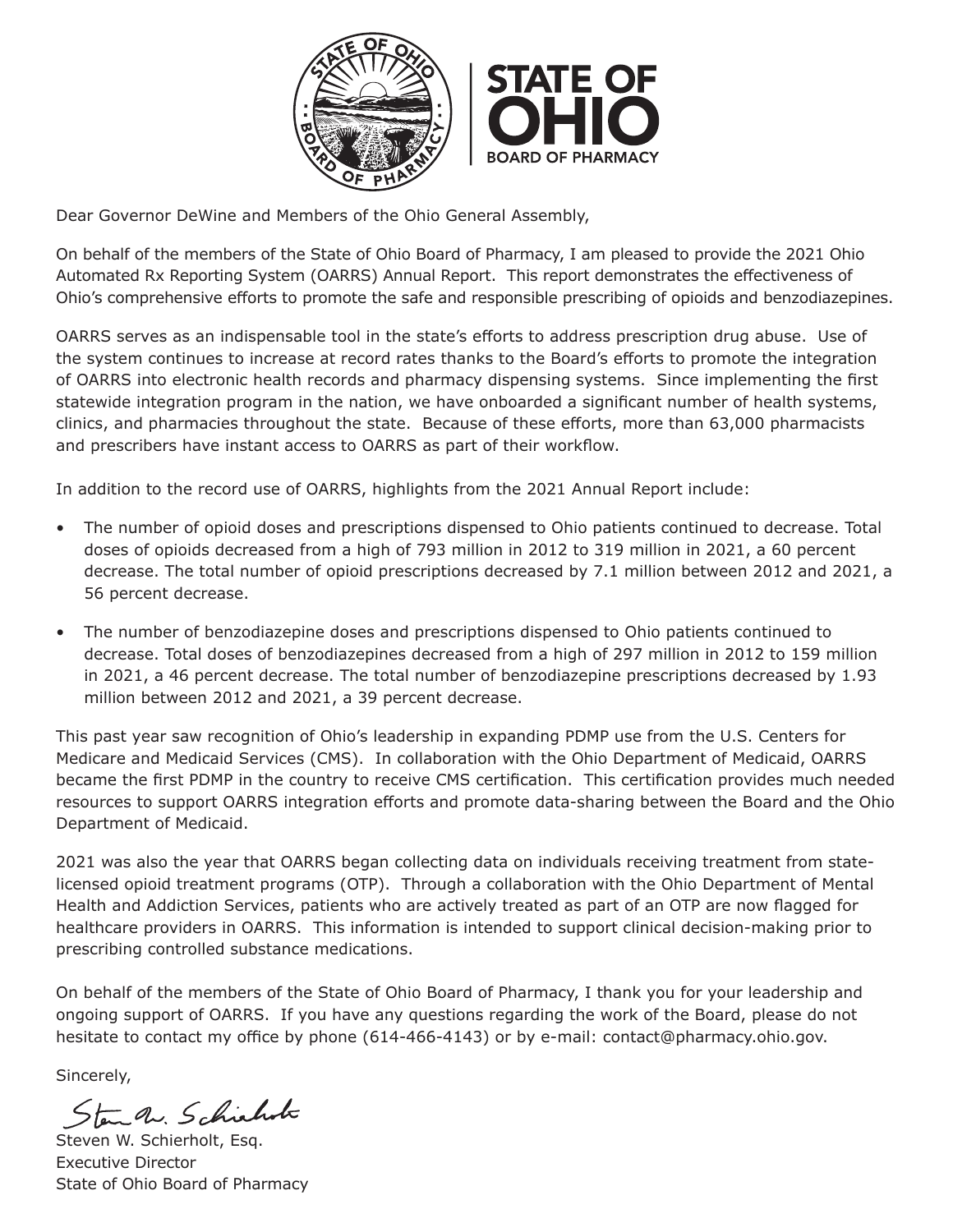# **Section 1: Opioids Dispensed to Ohio Patients**

In 2021, the number of opioid doses\* and prescriptions dispensed to Ohio patients continued to decrease. Total doses of opioids decreased from a high of 793 million in 2012 to 319 million in 2021, a 60 percent decrease (Chart #1). The total number of opioid prescriptions decreased by 7.1 million between 2012 and 2021, a 56 percent decrease (Chart #2).





*\*Solid dosage units only (eg. tablets, capsules and patches). Liquids and powders are not included.*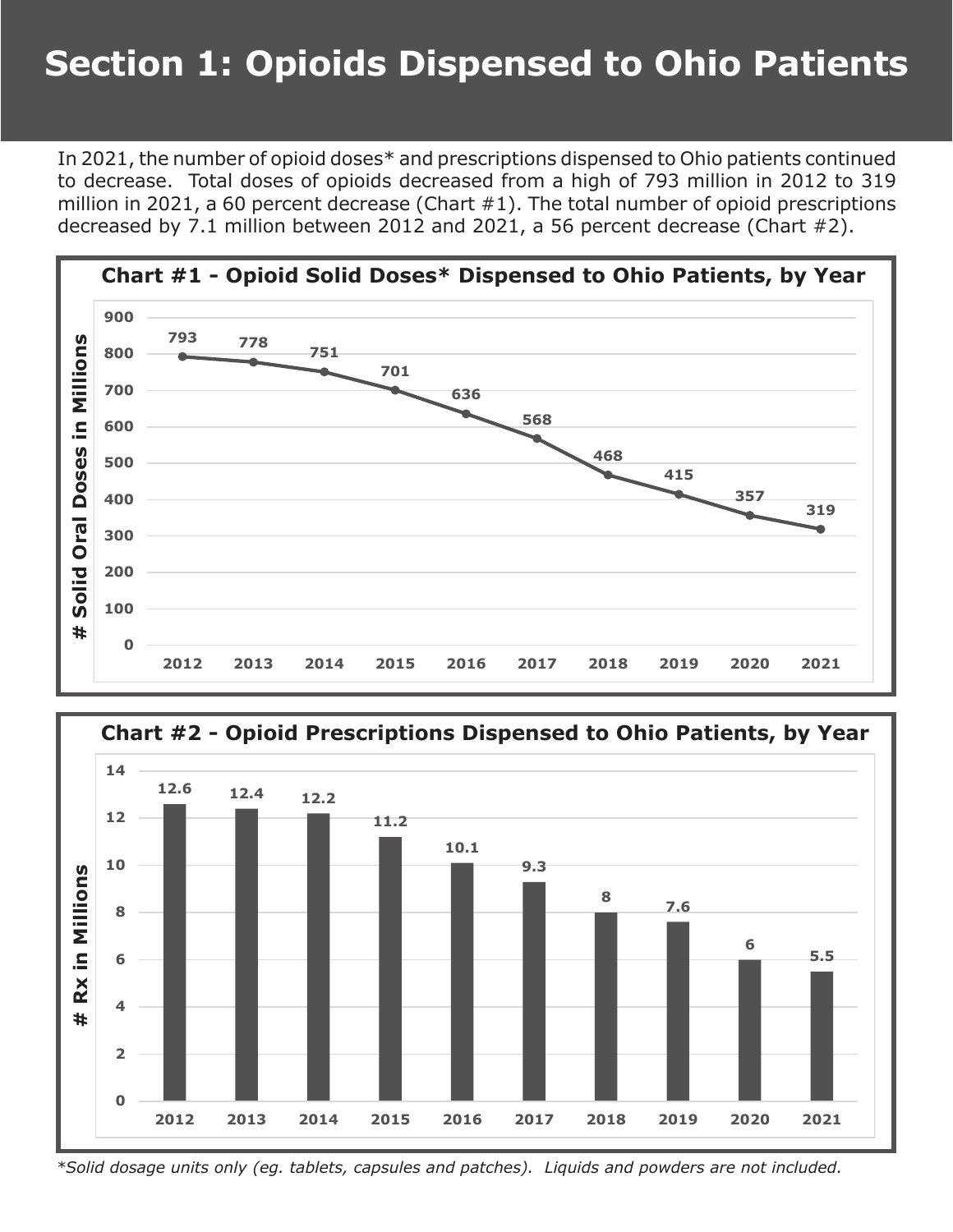Pursuant to section 4729.85 of the Revised Code, the Board is required to report opioid prescriptions dispensed by pharmacies to Ohio patients (see Table #1), including all of the following information:

- The number of prescribers who issued prescriptions for opioid pain relievers;
- The number of patients to whom opioid pain relievers were dispensed;
- The average quantity of opioid pain relievers dispensed per prescription;
- The average daily morphine equivalent dose (MED) of the opioid pain relievers dispensed per prescription.

| <b>Year</b> | No. of<br><b>Prescribers</b> | <b>No. of Patients</b> | <b>Average</b><br><b>Quantity per</b><br><b>Prescription</b> | <b>Average Daily</b><br><b>MED</b> per<br><b>Prescription</b> |
|-------------|------------------------------|------------------------|--------------------------------------------------------------|---------------------------------------------------------------|
| 2010        | 55,895                       | 2,733,066              | 64.37                                                        | 53.35                                                         |
| 2011        | 66,554                       | 2,761,707              | 64.55                                                        | 48.58                                                         |
| 2012        | 66,649                       | 3,053,090              | 65.38                                                        | 47.89                                                         |
| 2013        | 65,452                       | 2,686,169              | 65.20                                                        | 46.66                                                         |
| 2014        | 63,178                       | 2,650,078              | 64.15                                                        | 45.34                                                         |
| 2015        | 57,673                       | 2,615,768              | 64.59                                                        | 44.92                                                         |
| 2016        | 56,287                       | 2,359,175              | 65.48                                                        | 44.43                                                         |
| 2017        | 55,107                       | 1,998,846              | 66.48                                                        | 43.23                                                         |
| 2018        | 56,221                       | 1,850,561              | 63.43                                                        | 39.23                                                         |
| 2019        | 53,622                       | 1,706,059              | 61.19                                                        | 42.37                                                         |
| 2020        | 41,360                       | 1,687,921              | 60.62                                                        | 40.76                                                         |
| 2021        | 39,886                       | 1,501,544              | 58.97                                                        | 40.70                                                         |

**Table #1 - Opioids\* Dispensed to Ohio Patients, by Year**

*\*Buprenorphine used to treat opioid dependence or addiction is excluded.*

### **WHAT IS A MORPHINE EQUIVALENT DOSE?**

A morphine equivalent dose (MED) is the total amount of opioid medications, converted to a common unit (milligrams of morphine), that a patient currently has access to based on the information reported by prescribers and pharmacies to OARRS. Morphine is widely regarded as the "standard" for the treatment of moderate to severe pain and is commonly used as a reference point. As MED increases, the likelihood of an adverse event increases, therefore identifying at-risk patients is a crucial first step towards improving patient safety. OARRS utilizes opioid conversions created by the US Centers for Disease Control and Prevention (CDC).

Ohio's rules on the prescribing of opioids for acute pain generally limits an opioid prescription for acute pain to an average of 30 mg MED per day. For more information on the rules, visit: www.pharmacy.ohio.gov/acutelimits.

Ohio prescribers also need to comply with regulations when prescribing opioids for the treatment of long-term pain (lasting 12 weeks or more) and subacute pain (lasting between six and 12 weeks). The rules establish MED check points to ensure appropriate prescribing. For more information on the rules, visit: www.pharmacy.ohio.gov/chronicpain.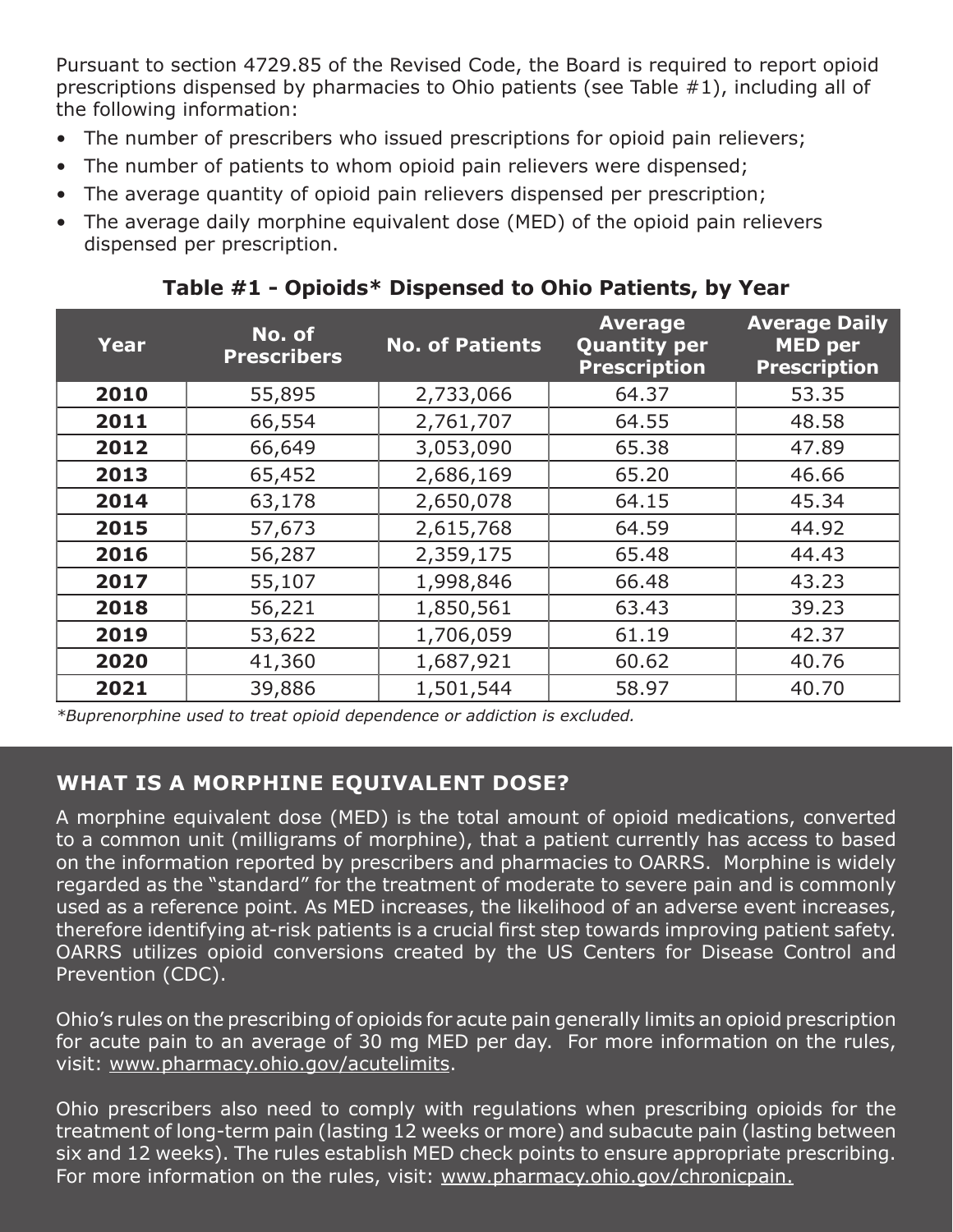# **Section 2: Opioids Personally Furnished by Ohio Prescribers**

Pursuant to section 4729.85 of the Revised Code, the Board is required to report on the number of opioid pain relievers that have been personally furnished to a patient by an Ohio prescriber (see Table #2), including all of the following information:

- The number of prescribers who personally furnished opioid pain relievers;
- The number of patients to whom opioid pain relievers were personally furnished;
- The average quantity of the opioid pain relievers that were furnished at one time;
- The average daily morphine equivalent dose (MED) of the opioid pain relievers that were furnished at one time.

| <b>Year</b> | No. of<br><b>Prescribers</b> | No. of<br><b>Patients</b> | <b>Average</b><br><b>Quantity Per</b><br><b>Instance</b> | <b>Average</b><br><b>Daily MED per</b><br><b>Instance</b> |
|-------------|------------------------------|---------------------------|----------------------------------------------------------|-----------------------------------------------------------|
| 2010 **     | 13                           | 1,394                     | 306.46                                                   | 114.04                                                    |
| 2011 **     | 93                           | 735                       | 69.70                                                    | 35.32                                                     |
| 2012        | 198                          | 2,215                     | 15.02                                                    | 19.92                                                     |
| 2013        | 180                          | 2,761                     | 9.15                                                     | 17.95                                                     |
| 2014        | 192                          | 2,085                     | 10.11                                                    | 19.64                                                     |
| 2015        | 235                          | 1,877                     | 17.41                                                    | 31.20                                                     |
| 2016        | 113                          | 1,465                     | 28.26                                                    | 29.29                                                     |
| 2017        | 34                           | 888                       | 24.67                                                    | 25.29                                                     |
| 2018        | 31                           | 970                       | 15.71                                                    | 19.49                                                     |
| 2019        | 18                           | 547                       | 13.39                                                    | 17.44                                                     |
| 2020        | 29                           | 1,581                     | 4.12                                                     | 24.06                                                     |
| 2021        | 27                           | 1,017                     | 5                                                        | 15                                                        |

#### **Table #2 - Opioids\* Personally Furnished by Ohio Prescribers, by Year**

*\*Buprenorphine used to treat opioid dependence or addiction is excluded.*

*\*\*Mandatory reporting to OARRS by prescribers who personally furnish controlled substances went into effect on May 20, 2011.*

#### **WHAT IS THE DIFFERENCE BETWEEN DISPENSING AND PERSONALLY FURNISHING?**

Dispensing is defined by law as the distribution of drugs by a pharmacist pursuant to a valid prescription from a prescriber. Personally furnishing is defined as the distribution of drugs by a prescriber to the prescriber's patients for use outside the prescriber's practice setting. Except in a limited number of circumstances, prescribers are not permitted to personally furnish a controlled substance in excess of a seventy-two-hour supply (ORC 4729.291 - Effective May 20, 2011).

Ohio prescribers who personally furnish controlled substances or gabapentin from their offices are required to report those medications to OARRS within 24 hours (ORC 4729.79).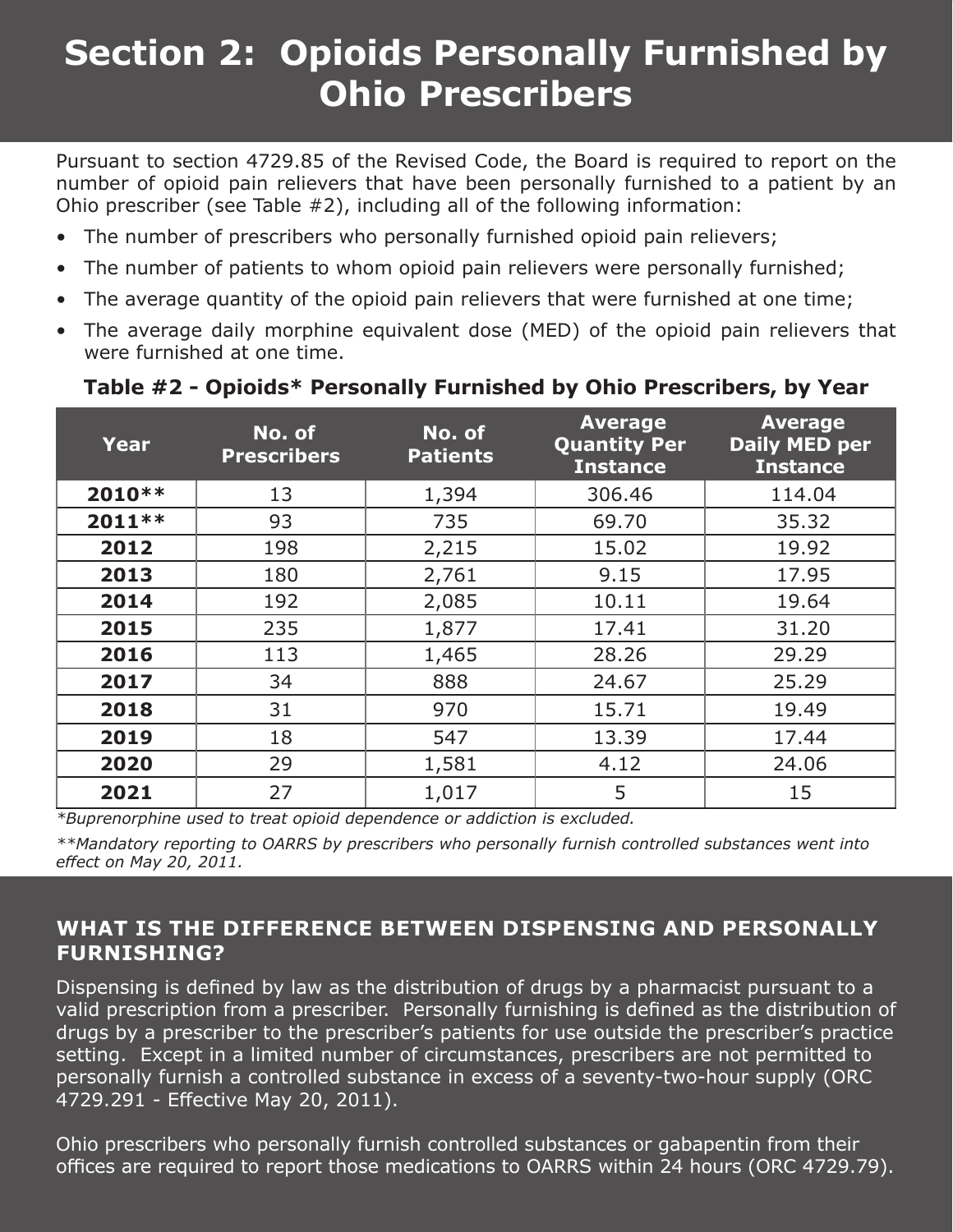# **Section 3: Benzodiazepines Dispensed to Ohio Patients**

In 2021, the number of benzodiazepine doses\* and prescriptions dispensed to Ohio patients continued to decrease. Total doses of benzodiazepines decreased from a high of 297 million in 2012 to 159 million in 2021, a 46 percent decrease (Chart #3). The total number of benzodiazepine prescriptions decreased by 1.93 million between 2012 and 2021, a 39 percent decrease (Chart #4).





*\*Solid dosage units only (eg. tablets, capsules and patches). Liquids and powders are not included.*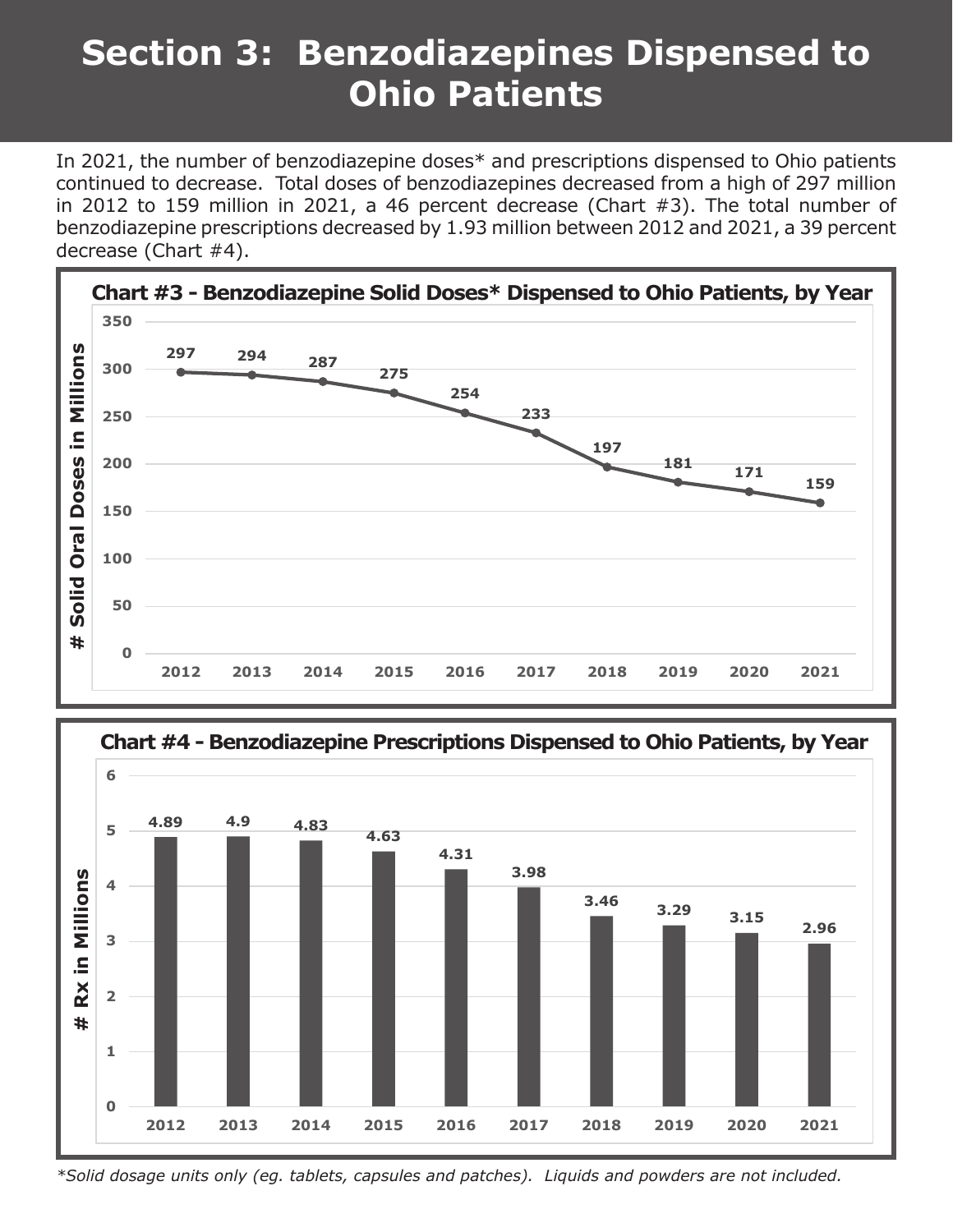# **Section 4: Controlled Substance Stimulants Dispensed to Ohio Patients**

In 2021, the number of stimulant doses\* and prescriptions dispensed to Ohio patients remained relatively stable (Chart #5). Total doses of stimulant prescriptions have continued to increase since 2012 but have generally remained at similar levels since 2017. The total number of stimulant prescriptions increased by 34 percent between 2012 and 2021 (Chart #6).





*\*Solid dosage units only (eg. tablets, capsules and patches). Liquids and powders are not included.*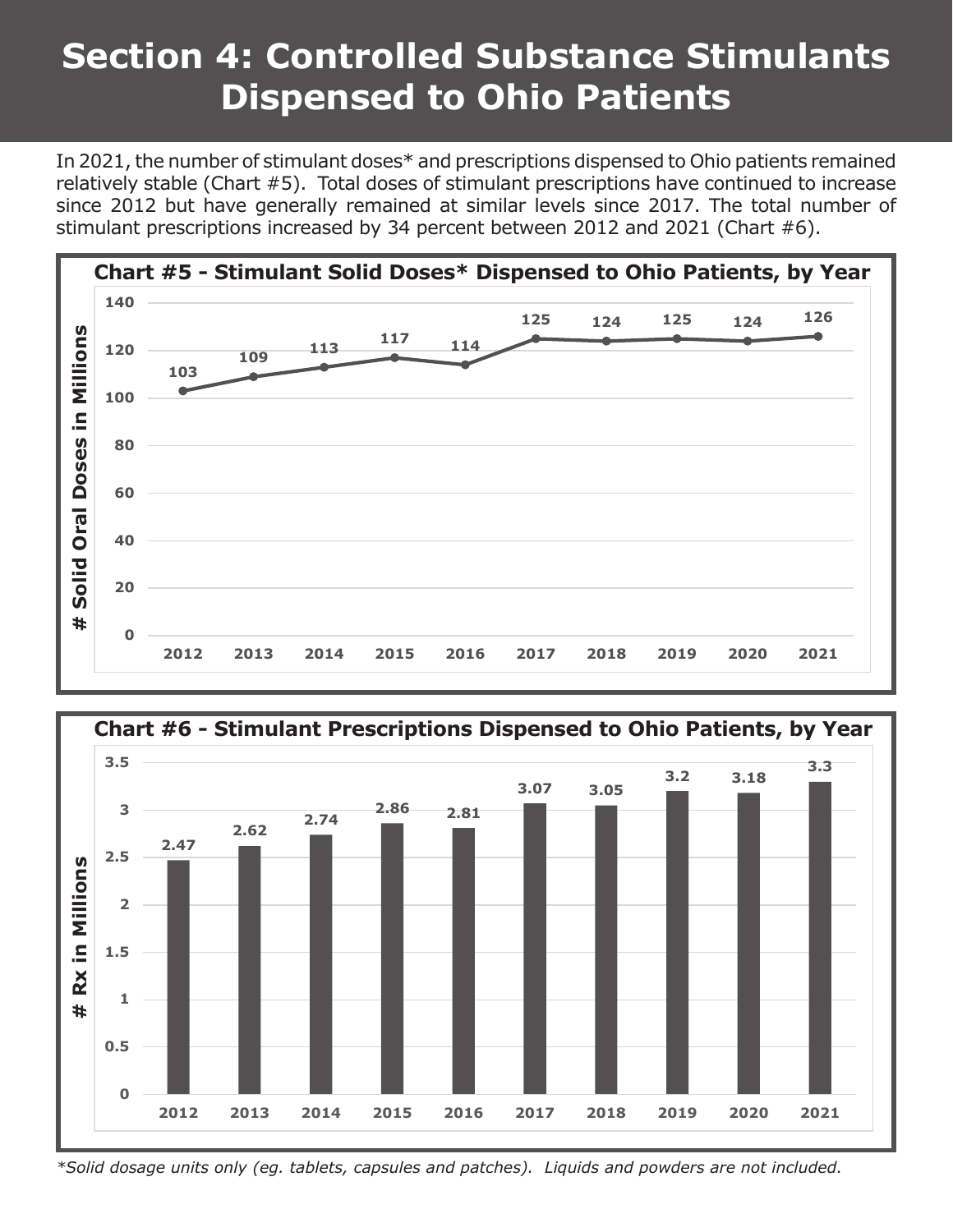# **Section 5: Naltrexone Products Dispensed to Ohio Patients**

Effective March 19, 2019, naltrexone products, that are indicated for the treatment of alcohol dependence or the prevention of relapse to opioid dependence, are required to be reported to OARRS. Pursuant to section 4729.85 of the Revised Code, the Board is required to report the following aggregate information on naltrexone:

- The number of prescribers who issued a prescription for or personally furnished\* the drug (see Table #3);
- The number of patients to whom the drug was dispensed or personally furnished\* (see Table  $#3$ );
- The average quantity of the drug dispensed per prescription or furnished\* at one time (see Table  $#4$ ).

| Table #3 - Naltrexone Dispensing or Personally Furnishing*, 2021                     |        |
|--------------------------------------------------------------------------------------|--------|
| Number of prescribers who issued a prescription or personally furnished the drug $ $ | 5,625  |
| Number of patients to whom the drug was dispensed or personally furnished            | 26,684 |

| Table #4 - Average Quantity of Naltrexone Dispensed or Personally<br>Furnished*, 2021                            |       |  |  |
|------------------------------------------------------------------------------------------------------------------|-------|--|--|
| Average quantity of the drug dispensed per prescription or furnished at one time<br>(50mg tablets)               | 30.06 |  |  |
| Average quantity of the drug dispensed per prescription or furnished at one time<br>(mg extended-release powder) | 1.53  |  |  |
|                                                                                                                  |       |  |  |

*\*Federal patient privacy rules prohibit the reporting of drugs used to treat substance use disorder that are personally furnished by prescribers to OARRS. The figures listed represent naltrexone dispensed by pharmacies to Ohio patients.*

### **WHAT IS NALTREXONE AND WHY IS THIS INFORMATION COLLECTED?**

According to the Substance Abuse and Mental Health Services Administration, naltrexone is a medication approved by the Food and Drug Administration to treat opioid use disorders and alcohol use disorders. It comes in a pill form or as an injectable. The pill form of naltrexone (ReVia, Depade) can be taken at 50 mg once per day. The injectable extended-release form of the drug (Vivitrol) is administered at 380 mg once a month.

The collection of naltrexone information is intended to assist prescribers and pharmacists in identifying individuals who may be receiving treatment for substance use disorder. This information can be useful for healthcare providers who are considering the use of controlled substances to treat patients.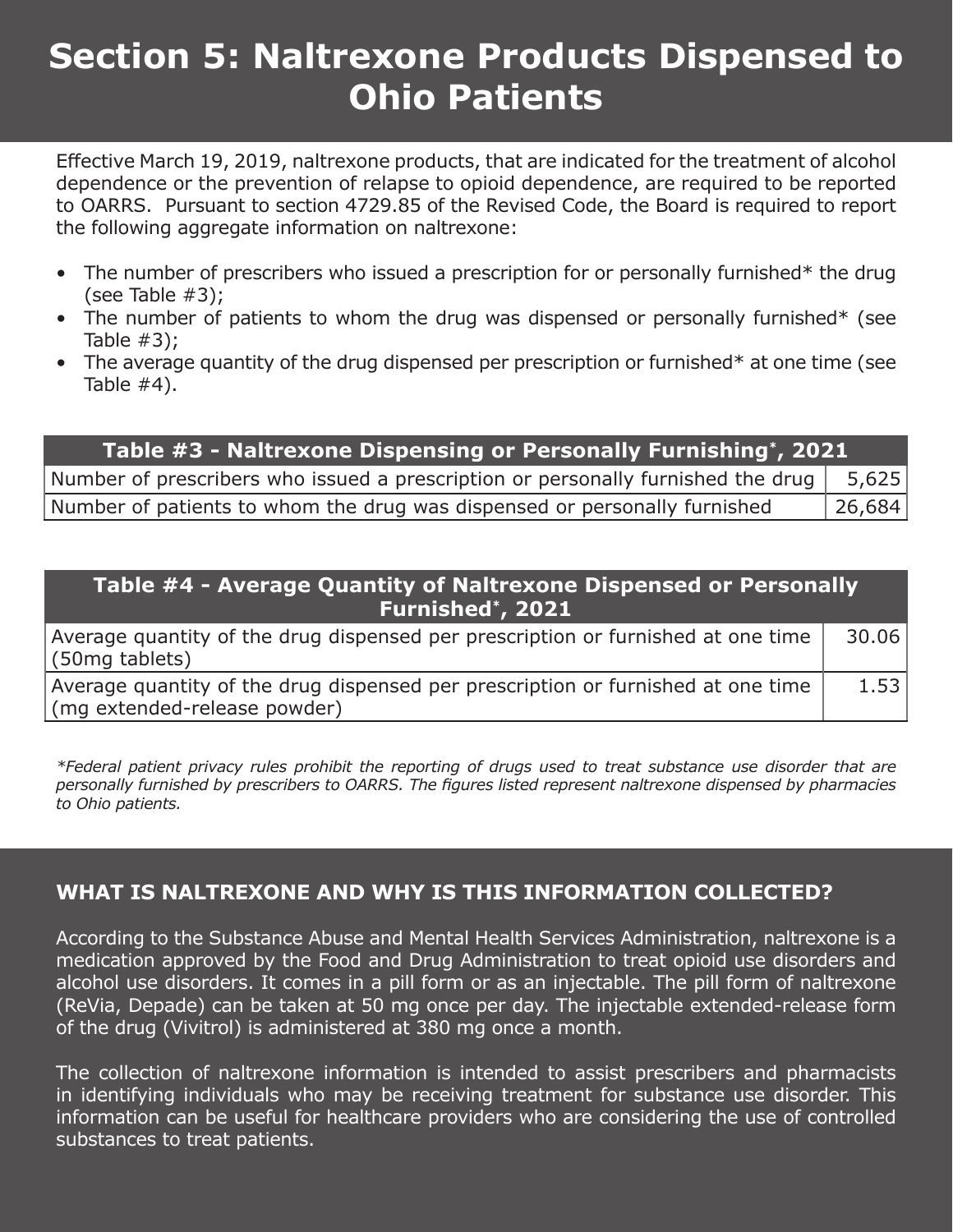## **Section 6: OARRS Usage and Doctor Shoppers**

The number of patient queries in OARRS increased from 1.78 million in 2011 to 336.57 million in 2021, an increase of more than 18,000 percent (see Chart #7). Conversely, the number of individuals who see multiple prescribers in order to obtain controlled substances illicitly (commonly referred to as "doctor shopping") decreased from 2,205 in 2011 to 187 in 2021, a decrease of 92 percent (see Chart #8).





*\*In this chart, a doctor shopper is defined as an individual receiving a prescription for a controlled substance from five or more prescribers in one calendar month.*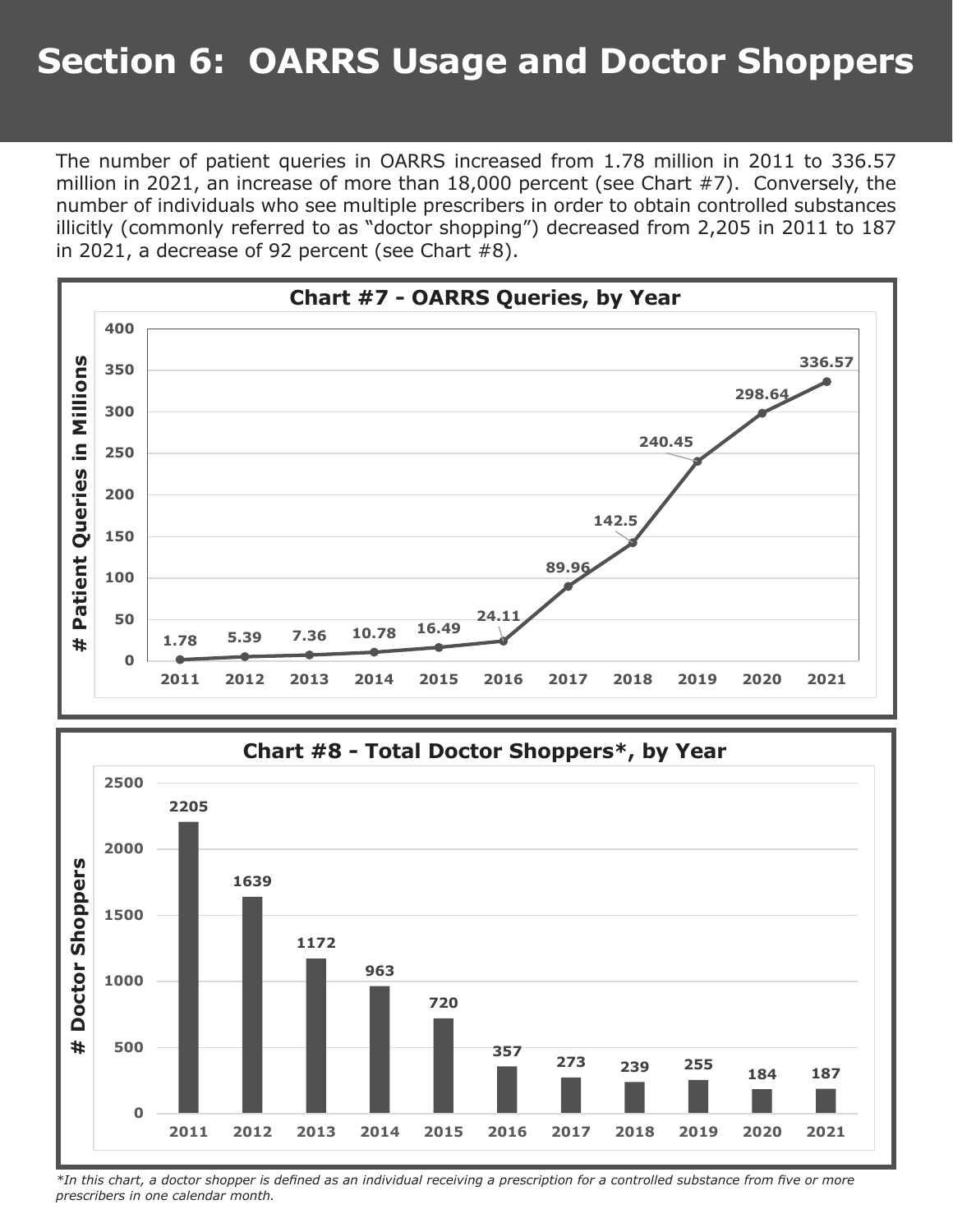# **Section 7: OARRS Integration**

In October 2015, Ohio became the first state in the country to offer statewide PDMP integration directly into electronic medical records and pharmacy dispensing systems. As a result of this initiative, more than 63,000 Ohio prescribers and pharmacists were able to immediately access OARRS within their clinical workflow in 2021 (see Table #5).

### **Table #5 - Ohio OARRS Users with Integrated Access in 2021, by User Type**

| <b>User Type</b> | <b>Integrated Access</b> |
|------------------|--------------------------|
| Prescriber       | 57,194                   |
| Pharmacist       | 6,799                    |
| <b>Total</b>     | 63,993                   |

Integration significantly increased the number of daily OARRS requests by healthcare providers in 2021. For the first time ever, the average number of daily OARRS requests exceeded one million per weekday for each month (see Chart #9).



### **REQUIRED USE OF OARRS**

Ohio laws and rules require the use of OARRS by prescribers and pharmacists. For more information on the requirements for checking OARRS, visit: www.pharmacy.ohio.gov/check.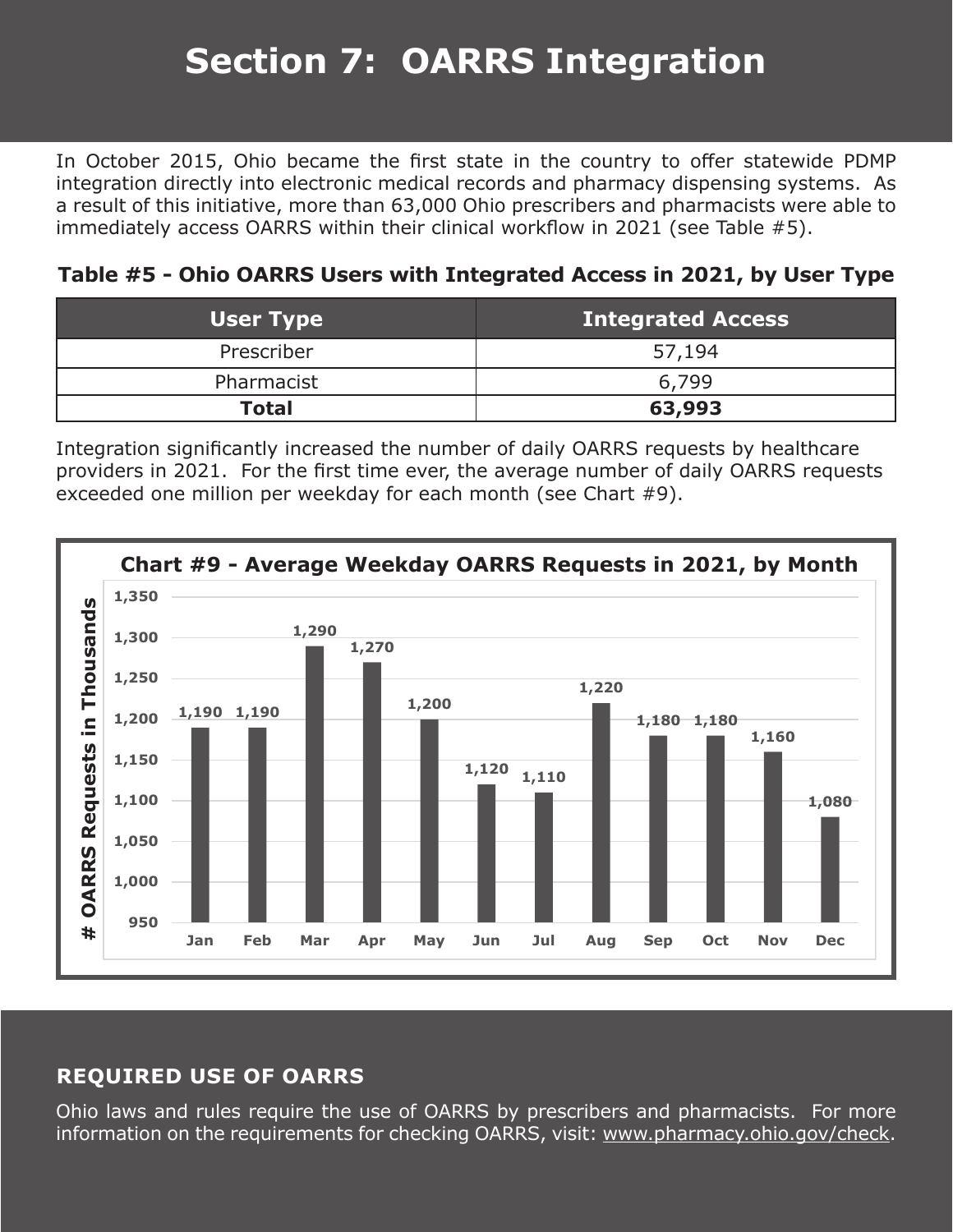# **Section 8: Biennial Report**

Pursuant to section 4729.85 of the Revised Code, the State of Ohio Board of Pharmacy submits the following biennial report that includes all of the following:



### **(1) The cost to the state of establishing and maintaining OARRS:**

### **(2) The board's effectiveness in providing information from the database:**

In 2021, OARRS automatically responded to 99.6% of the user requests for OARRS reports. The remaining reports (approx. half of a percent) required manual processing by Board of Pharmacy staff.

#### **(3) The board's timeliness in transmitting information from the database:**

In 2021, the average processing time for an OARRS patient report was 1.37 seconds.